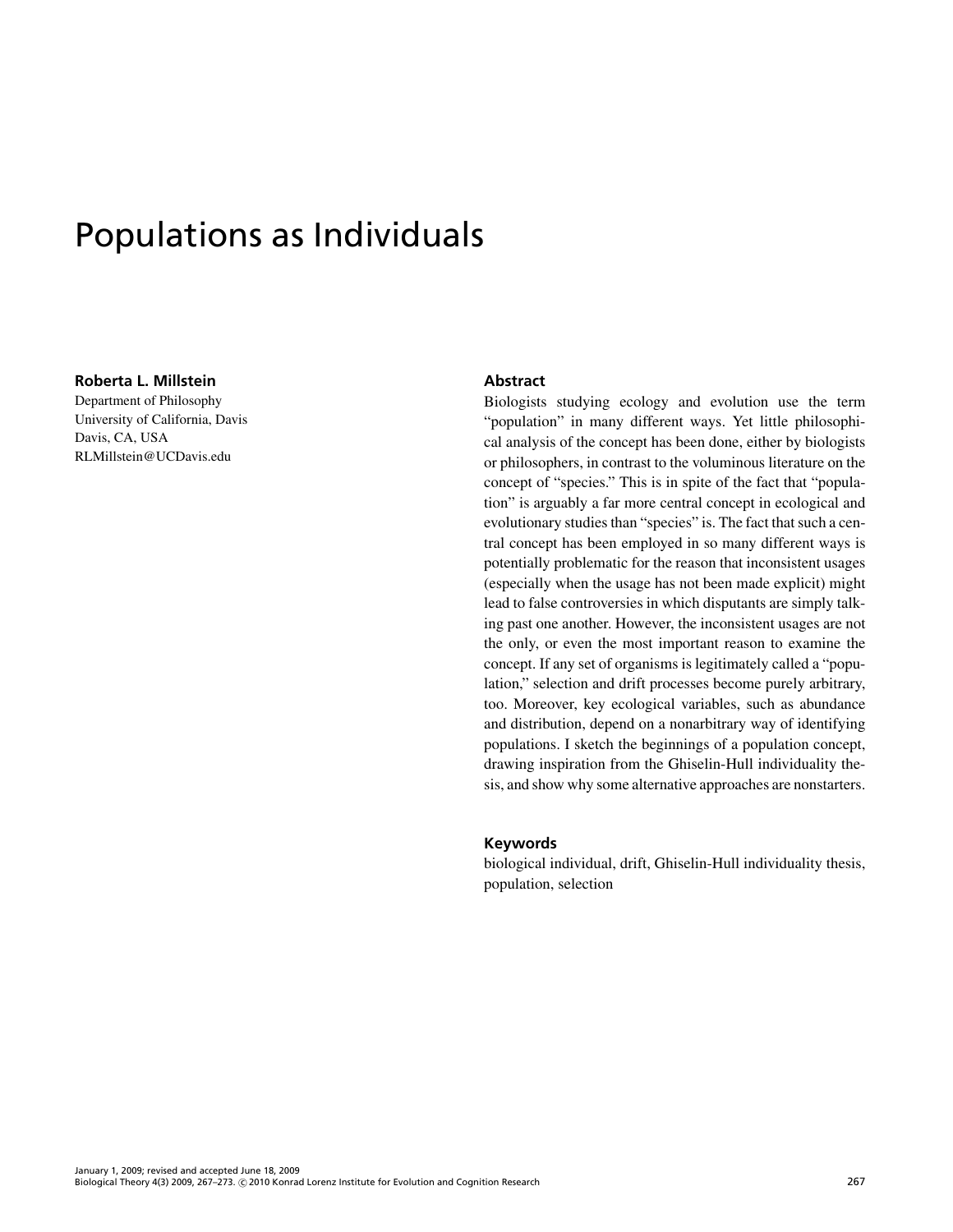Biologists studying ecology and evolution use the term "population" in many different ways. Sometimes a population is any grouping<sup>1</sup> of conspecifics under investigation, but most biologists try to delimit the grouping in some way: by space and/or time, or interbreeding. For example, Wells and Richmond (1995) identify definitions of "population" in the biological literature that range from a very permissive definition ("a group of individuals of a single species"), to a grouping delimited only by a particular research investigation ("a somewhat arbitrary grouping of individuals of a species that is circumscribed according to the criteria of some specific study"), to one that invokes a spatial restriction ("group of organisms of the same species living in a particular geographic region"), to one that invokes a spatial and a temporal restriction ("all the members of a species that occupy a particular area at the same time"), to one that restricts by spatial and temporal criteria as well as potential for interbreeding ("any group of organisms capable of interbreeding for the most part, and coexisting at the same time and in the same place").

Yet, little philosophical analysis of the concept has been done, either by biologists or philosophers, in contrast to the voluminous literature on the concept of "species" (but see, e.g., Wells and Richmond 1995, Gannett 2003, Gildenhuys 2009). This is in spite of the fact that "population" is arguably a far more central concept in ecological and evolutionary studies than "species" is; it is the core concept of models in population genetics, ecological genetics, population biology, ecology, and evolutionary ecology. Populations are the entities that evolve, prior to any evolution of species, and they are the entities within which we study abundance and distribution. The fact that such a central concept has been employed in so many different ways is potentially problematic for the simple reason that inconsistent usages (especially when the usage has not been made explicit) might lead to false controversies in which disputants are simply talking past one another. For example, Pfeifer et al. (2007: 30) point out that Munguira and Martin (1999) fail to specify whether the population size of the butterflies they are studying refers to "the (maximal) number observed on a certain day during the flight period or the total number of all individuals which have belonged to the population within the whole flight period."<sup>2</sup> When Švitra  $(2008)$ revisits Munguira and Martin's study and comes to different conclusions, is that because the former considers the whole flight period but the latter considers particular days? Because the concept of population in play is unclear, the source of the disagreement is unclear. So there is a reason to think that attempting to define the concept of population is a worthwhile endeavor.

However, the inconsistent usages are not the only, or even the most important reason to examine the concept. Suppose, for example, that we were to deploy the most permissive of the definitions identified above, where a population is taken to be "a group of individuals of a single species"—a definition that implies that any arbitrary set of conspecifics can be taken to be a population. The problem with this definition is that it also renders selection and drift—processes that occur within populations—arbitrary.3 To see this, consider the example of *Cepaea nemoralis*, a well-studied land snail. *C. nemoralis* is highly polymorphic, and in most places where it is found, pink, brown, and yellow color morphs can be observed. If any set of *C. nemoralis* can be the population, then a population could consist only of the pink morphs. In this case, there would be no selection or drift, since variation is a necessary condition for both selection and drift. Or it could consist only of the pink and brown morphs, which (let's suppose) are equally fit in the given environment. In this case, selection would not operate, but drift would, since there are physical differences between the morphs but not fitness differences. Or the population could consist of all three morphs, where (again, let's suppose) the pink and brown morphs are equally fit, but the yellow morphs are fitter than both the pink and brown ones. In this case, selection would tend to favor the pink morphs over the brown and yellow morphs, but the brown and yellow morphs would undergo drift with respect to one another. Thus, delimiting the population in three different ways yields three different answers to the question of whether selection and/or drift is operating: in the first case, it's neither drift nor selection; in the second case, it's drift without selection; and in the third case, it's both selection and drift.<sup>4,5</sup>

In short, if *any* (gerrymandered or otherwise) set of organisms is legitimately called a "population," our ascriptions of selection and drift are purely arbitrary. Indeed, there simply would be no fact of the matter about whether selection was operating or not. I take it that this is an unacceptable conclusion for anyone who thinks that selection can explain, as Darwin sought to explain, "the mutual relations of all organic beings to each other and to their physical conditions of life" (Darwin [1859] 1964: 80).<sup>6</sup> Moreover, key ecological variables, such as abundance and distribution, depend on identifying the population, and evaluating the potential strength of selection and drift requires knowing the size of the population. So, we need to delimit groupings of organisms somehow—but how? Can we characterize populations in a nonarbitrary way?

In answering this question, it is important to distinguish between two things that we could mean by "arbitrary": (1) Any set of organisms can be a population, including "gerrymandered" sets; and (2) there are difficulties in determining the edges of a population or difficulties in determining the exact number of populations in certain cases. I am seeking to avoid the former, but in certain cases, I am unlikely to be able to avoid the latter, which is more accurately termed "blurry edges" rather than "arbitrariness." Blurriness may simply be the biological reality with which we are faced in some situations.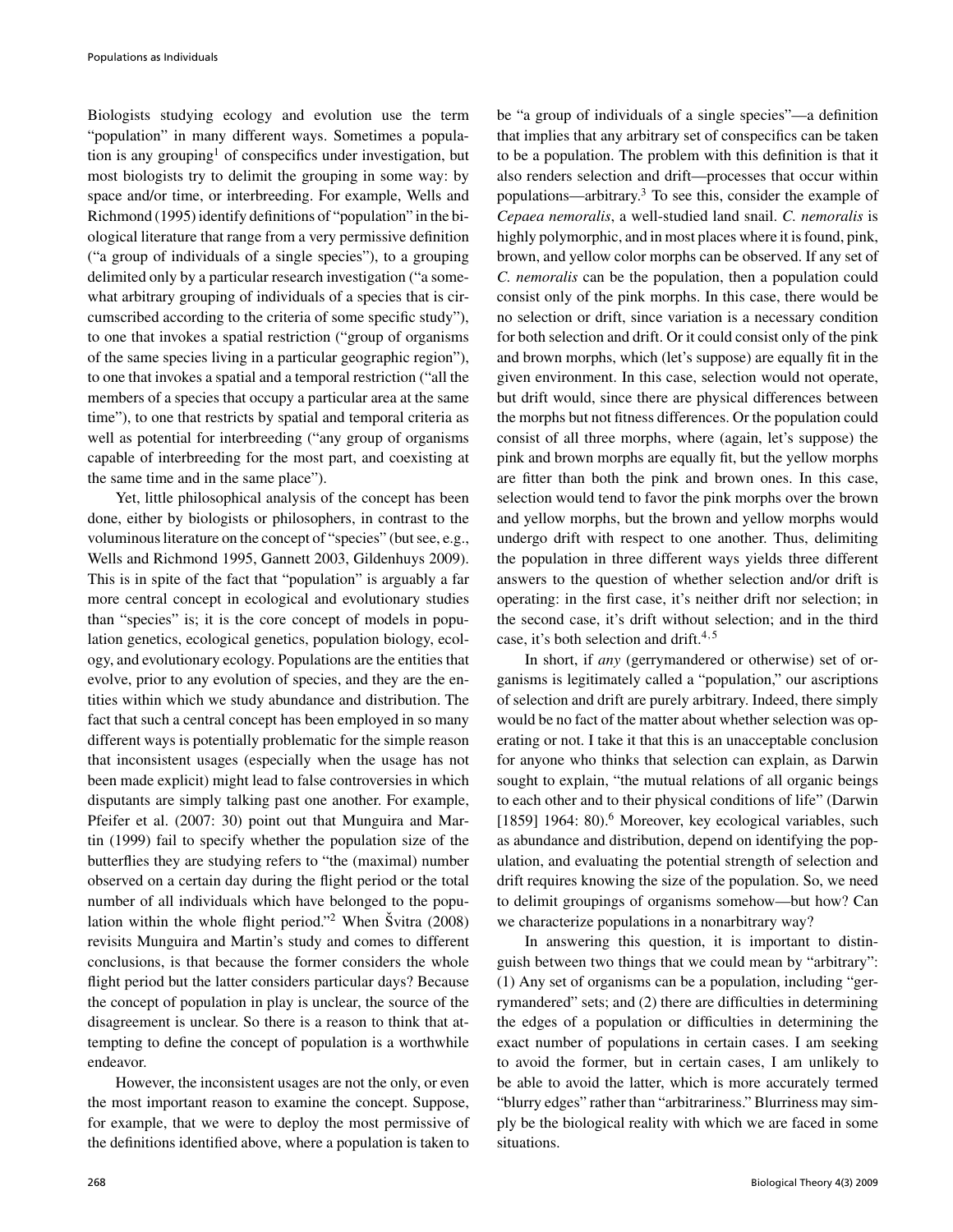Roberta L. Millstein

My discussion here will of necessity be brief and a bit preliminary; indeed, I hope only to sketch the general form that a defensible definition of population might take, with further refinements to come later. Also, it should be clear that I am limiting my discussion to analyzing the concept of population in ecological and evolutionary contexts—the concepts of population in, say sociology or biomedicine, are undoubtedly different. Finally, for the sake of simplicity, I will consider only populations of organisms, although of course we might want to think about populations of many types of biological entities (e.g., populations of cells). This assumes that we can distinguish organisms from populations, an issue worthy of exploration in its own right, but which I will not explore here. Instead, I address only the situations where the organisms in question are uncontroversially biological individuals.

## **Six Starting Assumptions**

I will begin by sketching six lightly defended assumptions that will serve to provide a starting point for analyzing the concept of population in ecological and evolutionary studies. With the exception of the first assumption, which I will defend in a little more detail, I take these to be generally held beliefs about biological populations.

First, populations are good prima facie candidates for being individuals in the Ghiselin-Hull sense.<sup>7</sup> For those not familiar with the Ghiselin-Hull individuality thesis $8$  (see, e.g., Ghiselin 1974, 1997; Hull 1976, 1978, 1980), this may sound oxymoronic; it might be thought that the defining characteristic of a population is that it is a grouping of individuals, so how can a population itself be an individual? However, this worry assumes that "organism" and "individual" are synonymous; as Ghiselin (1974) points out, "individual" is better understood as "a particular thing." Thus, individual organisms can be made up of individual cells, but they are no less individuals because of that. Therefore, populations could be individuals while still being composed of individual organisms. Furthermore, Ghiselin (1974) clarifies, the United States of America is an individual, yet it is not physically continuous; thus, the fact that populations are not physically continuous does not prevent them from being individuals either. And, individuals are neither classes nor sets. Rather:

Individuals are spatiotemporally localized entities that have reasonably sharp beginnings and endings in time. Some individuals do not change much during the course of their existence, others undergo considerable though limited change, and still others can change indefinitely until they eventually cease to exist. But regardless of the change that may occur, the entity must exist continuously through time and maintain its internal organization. How continuous the development, how sharp the beginnings and endings, and how well-integrated the entity must be are determined by the processes in which these individuals function. (Hull 1980: 313)

viduals have a *shared fate*. <sup>9</sup> Because of the causal interactions among the parts of an individual, it will usually be the case that what affects one part affects some of (if not all) the other parts. It also seems to be the case that individuals must consist of at least two parts; otherwise, it would not make sense to speak of causal interactions. One might try to say that a part can interact with itself, but this would strip the notion of interaction of its full meaning. Of course, biology recognizes unicellular organisms as well as multicellular organisms, and this might seem to be a counterexample to my claim here, but in fact, unicellular organisms are quite different from multicellular organisms in many respects. We might well have chosen a different name for these biological individuals whose parts are not cells, but rather intracellular entities.

To this characterization, I would add that the parts of indi-

Using this view of individuals, we can see that populations are at least candidate individuals. They are spatiotemporally localized entities. They come into existence (generally with the founding of a new population, as might occur with geographical separation) and go out of existence (certainly with the death of the last organism in the population, if not sooner). Clearly, they change over time; indeed, ecology and evolution seek to describe those changes over time. If I am right about the nature of interactions, they will consist of at least two organisms. But are they integrated, cohesive<sup>10</sup> entities, and if so, to what degree? Are they continuous through time (i.e., are they historical entities)? Below, I will address these questions in order to make the case that populations are individuals in the Ghiselin-Hull sense.

Second, the concept of population should be at least somewhat different from the concept of species, to allow for cases where a species is composed of multiple populations. Of course, there may be certain cases where the species is composed of only one population—*homo sapiens* may be one such case—but this should not be true by definition. In what follows, I will not presuppose any particular definition of species in an attempt to provide a characterization of population that is neutral with respect to species definition.

Third, it is possible for an organism to leave one population and join another population; in other words, the definition of population has to deal with migration. Indeed, from a population genetics standpoint, migration is a cause of evolutionary change within a population.

Fourth, the concept of population should also be distinct from the concept of "metapopulation." Metapopulations are themselves boundary objects, as difficult to characterize as populations, communities, or ecosystems. However, we might begin by thinking of a metapopulation as a population (in a more general sense than the one being explored here) of populations of organisms, with limited migration between the "subpopulations" (so again, understanding how migration fits into the characterization of population is essential).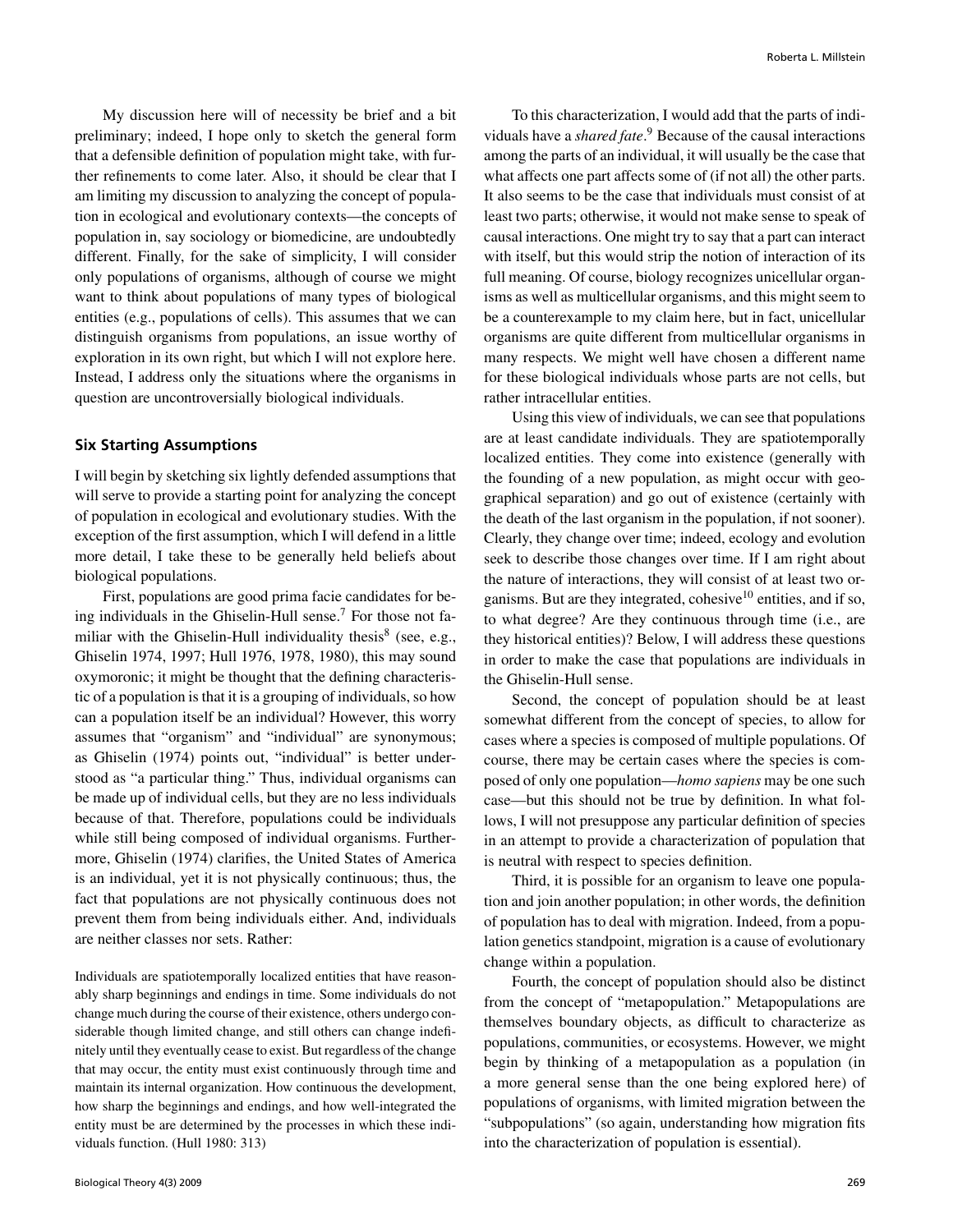| <b>Type of Causal</b><br><b>Interactions</b> | <b>Candidate Interaction</b>                                                                          | <b>Analysis</b>                                                                                                        |
|----------------------------------------------|-------------------------------------------------------------------------------------------------------|------------------------------------------------------------------------------------------------------------------------|
| Reproductive interactions                    | Minimum gene flow out of the grouping                                                                 | Outcome rather than process; hard to define independently<br>of selection                                              |
|                                              | Potentially interbreeding organisms                                                                   | Too strong; risks-making population concept identical<br>to species concept                                            |
|                                              | Actually interbreeding organisms                                                                      | Doesn't include all reproductive activities                                                                            |
|                                              | Actually mating organisms                                                                             | A promising candidate, though may need to specify time span                                                            |
| Survival interactions                        | Struggle for existence, construed broadly to include<br>both competitive and cooperative interactions | A promising candidate that will allow the concept of population<br>to apply to asexual reproducers and recent migrants |

**Table 1.** Summary of candidate causal interactions for the concept of population.

Fifth, populations of organisms consist of conspecifics. This assumption simply recognizes that there are other concepts in biology that include organisms of different species, such as "community." Just as the concept of population should be different from the concept of species, it should be different from the concept of community.

Sixth, in order for the definition of population to avoid the unpalatable conclusion that selection and drift are arbitrary, it should be independent of selection and drift. For example, a definition of population characterized in terms of the relative strengths of migration to selection will not serve the intended purpose (it will be circular).

## **Toward Populations as Individuals**

There are three basic types of population definitions that map onto three different ways in which one might seek to delimit a population:

1. *Boundary definitions*: For example, populations could be delimited by spatial boundaries and/or temporal boundaries.

2. *Causal interaction definitions*: For example, populations could be delimited in terms of the interbreeding among a grouping of organisms.

3. *Historical definitions*: For example, populations could be delimited by genealogical trees.<sup>11</sup>

Combinations of these three types are also possible. However, on the assumption that populations are individuals, only those that incorporate causal interactions (type 2) provide for the cohesion necessary for individuality. Spatially disjoint groupings may be sufficiently integrated, with a shared fate, if there is a fair amount of migration between them but then this suggests that spatial location isn't the central issue for delineating populations. Nonetheless, spatial locations may be useful indirect indicators of populations. Historical definitions, on the other hand, track the outcomes of causal interactions, but do not themselves constitute causal interactions.

However, as Hamilton et al. (2009) argue, to say that an entity is an individual is the beginning of the analysis, not the end; one must specify the causal relations by which the parts that comprise the entity cohere into biological wholes. Thus, if populations are indeed individuals, it should be possible to specify the relevant causal interactions. So, let us consider candidates for causal interaction definitions. These fall into two broad categories: reproductive interactions and survival interactions. Table 1 summarizes the candidate interactions that I discuss below.

Considering reproductive interactions first, one obvious candidate, given its prevalence in population genetics models, is to define a population as the grouping out of which there is a very small amount of gene flow. Despite its common usage, minimal gene flow defines populations in terms of mating *outcomes* rather than in terms of causal processes that would cohere a population. Thus, it is not a candidate given the assumptions at hand, though it may (like spatial boundaries) often serve as a useful indirect indicator of a population. More worrisome is the need to specify what constitutes a minimal amount of gene flow. Generally, one considers the amount of gene flow relative to the amount of selection; however, as explained above, we are in need of a concept of a population that can be specified independently of evolutionary processes, or we risk circularity. So, minimal gene flow is not the causal interaction that we seek.

The next natural candidates, then, are the causal interactions that give rise to gene flow. For example, we might consider populations to consist of whichever organisms that can potentially interbreed. However, considering that even Mayr's (1996: 264) Biological Species Concept—"species are groups of [potentially] interbreeding natural populations that are reproductively isolated from other such groups"<sup>12</sup> acknowledges that "isolating mechanisms do not always prevent the occasional interbreeding of non-conspecific individuals," such a definition would be far too strong. Again, whatever populations are, we think that it is possible to have species that consist of more than one population, so our definition of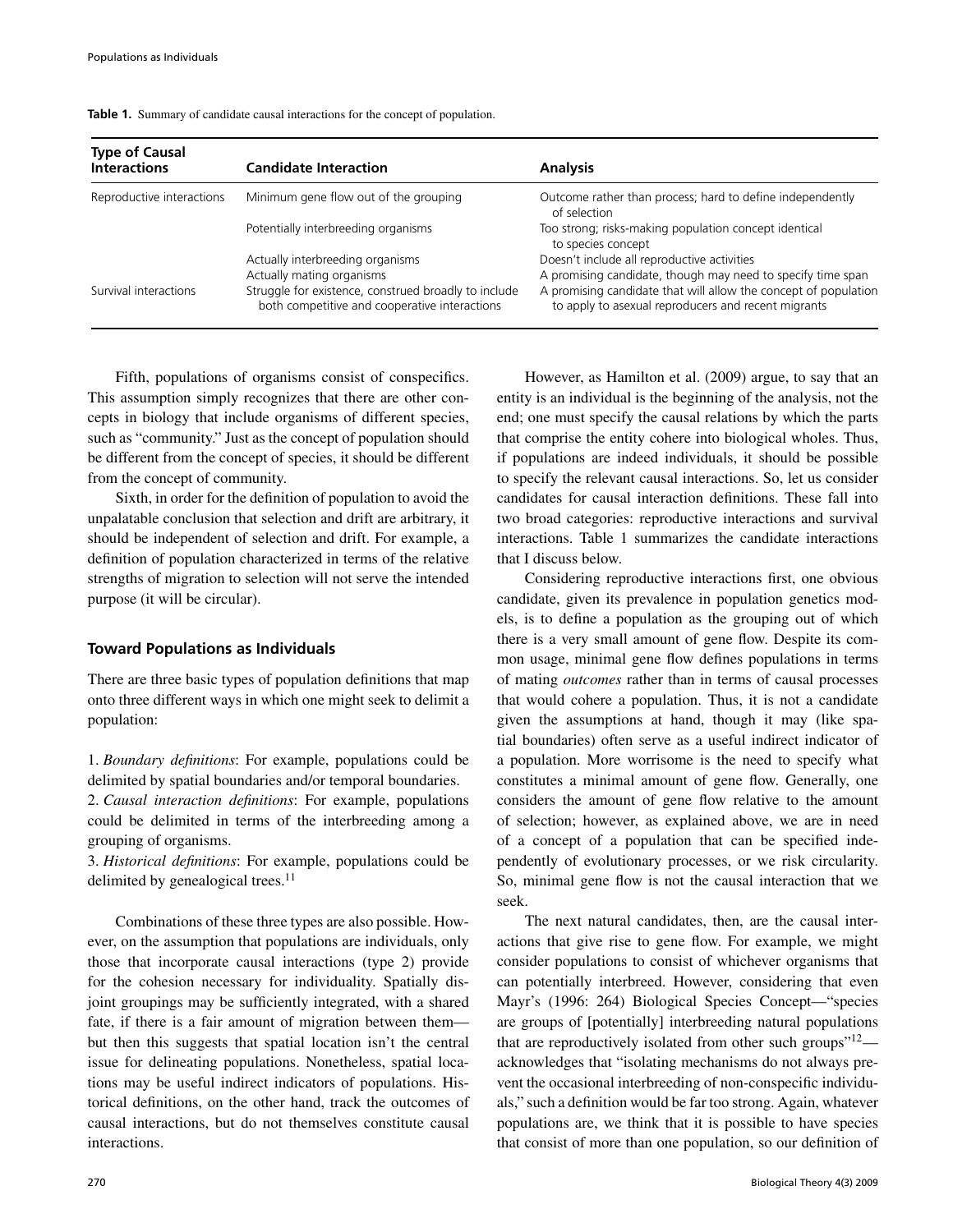population needs to be different from (and certainly weaker than) our definition of species.

So, instead of "potential interbreeding organisms," we might consider "actual interbreeding organisms" as appropriate for characterizing populations. However, as Griesemer (2002) argues, reproduction is a process, and mating is a part of that reproductive process. Consider, for example, that engaging in an *unsuccessful* mating ritual still constitutes a causal interaction that can affect the reproductive futures of the organisms involved. Thus, actually breeding is too strong a criterion.

This suggests that populations might consist of organisms that are actually mating, including mating rituals both successful and unsuccessful.<sup>13</sup> However, an immediate problem arises. At any particular moment in time, there might not be very many organisms engaged in mating rituals, especially given the large number of species that only mate during certain seasons. So, while mating is a relevant causal interaction, if we only consider mating at particular points of time it will not provide sufficient cohesion for individuality, even on a very generous account of individuality. Moreover, it would not appear to be continuous; the population would come into and go out of existence depending on mating interactions. However, we might consider mating interactions over a span of time. But what is the appropriate time span? One promising suggestion is to define the time span in a species-appropriate way (e.g., length of mating season or length of a generation for that species).

Of course, as the species literature has long recognized, using reproductive interactions as the only type of criteria means limiting one's definition to sexually reproducing organisms. This suggests that we ought to consider survival interactions as well in order to account for asexually reproducing populations. Indeed, reflection on the suggestion that populations might be individuals dictates that we consider survival interactions, since any causal interactions can cohere parts into a whole such that they have a shared fate. And, as Darwin's concept of a "struggle for existence" ([1859] 1964) has highlighted, there are many important causal connections among conspecifics that are related to survival without being (directly) related to reproduction.<sup>14</sup> These contribute to the cohesiveness of the whole. For example, conspecifics may be competing for the same limited resources; one organism's attainment of a limited resource may prevent other organisms from obtaining that resource. Thus, this represents a causal interaction among the organisms in question, and it highlights the way in which the parts of a population (i.e., the organisms) have a shared fate in the sense described above. Or, we may construe "struggle for existence" broadly to include cooperative interactions where organisms "struggle together." So, if organisms are competing for limited resources or cooperating for joint survival, then it seems reasonable to consider them to be a part of the population even if they are not mating or do not share a very recent

common ancestry with other organisms that are a part of the population.15

The preceding considerations lead me to make the following proposal:

*Populations* (in ecological and evolutionary contexts) consist of at least two conspecific organisms who, over a species-appropriate time span, are mating or are engaged in a Darwinian struggle for existence, or both.16 The population is the largest number of organisms who are causally interconnected. Organisms who are located in the same spatial area (including recent migrants) are part of the population if and only if they are engaged in causal interactions with other conspecifics.

A few comments about my proposed definition are in order. Michael Ghiselin (personal communication, 15 March 2008) has suggested to me that one selfing hermaphrodite might be a counterexample to this definition. For the reasons stated above, I am still inclined to think that it does not make sense to think of one organism as a population, but the example warrants further consideration. The phrase "speciesappropriate time span" has deliberately been left vague as a placeholder for future analysis, but again, the length of a mating season or the length of a generation for the species in question seem like promising candidates. The requirement that the population be the largest number of organisms who are causally interconnected specifies a unique bounding of the population, with the caveat mentioned at the outset that many populations will have blurry edges. This requirement might fruitfully be spelled out in terms of Simon's (2002) concept of "nearly complete decomposability," which in this context would mean that population consists of the organisms whose rates of interaction are much higher among each other than they are among other organisms.<sup>17</sup> And, while continuity (one of the requirements for individuality) is not mentioned in the definition explicitly, it follows from the incorporation of causal interactions among organisms. Because the interactions aren't necessarily reproductive, however, the continuity isn't necessarily genealogical (as it is on some definitions of species).

#### **Final Thoughts**

Given the length and vehemence of the debate over species definitions, I harbor no illusions that this short article will have settled the question of what a population is. Instead, I offer it in the spirit of beginning the dialogue, not ending it. I have provided some reasons why I think that populations should be understood as individuals, and fleshed out what I take to be the relevant causal interactions (namely, mating interactions and "struggles for existence"), indicating places where I think future work is needed. Of course, one might think that populations aren't individuals at all, but if so, why not? They seem to fit all of the characteristics of individuals, so the burden of proof is on my future critics to show in what ways they do not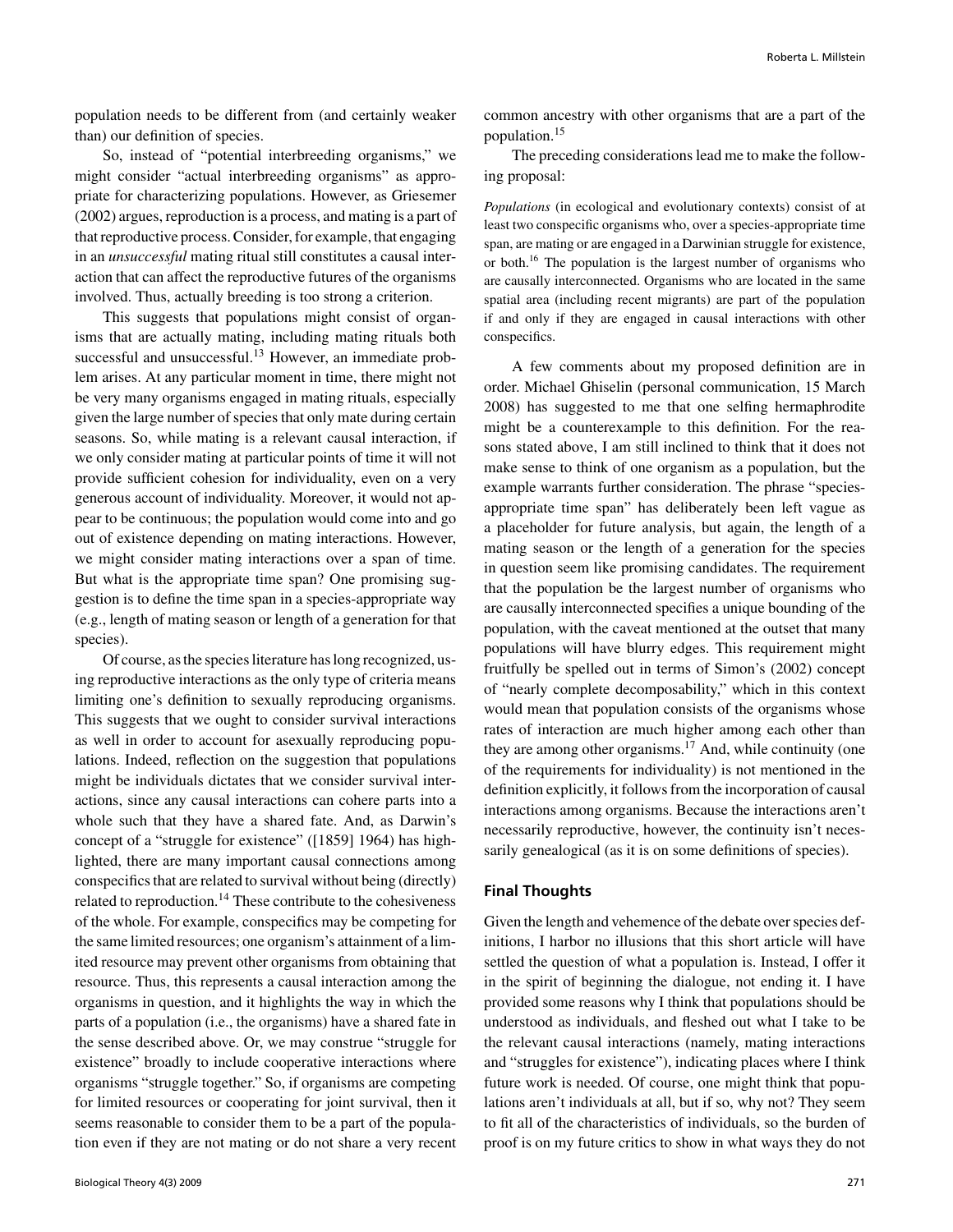fit. Alternatively, I may not have characterized the right set of causal interactions. For example, Gildenhuys (2009) offers an analysis of populations similar to that of my own, but he limits the type of interactions to what he calls "competitive causal interactions." His position is well defended, but I see no reason to exclude mating interactions. Or, one might think that there are other relevant causal interactions that I have missed. If so, "the more the merrier" (i.e., the more cohesive population, and thus, the better the case is for individuality)—I would happily expand my account to incorporate such interactions. Or, one might argue, as Gannett (2003) has, that different biologically and theoretically informed research questions might yield different and equally cogent definitions of population. Although I lack the space to respond to Gannett's detailed and historically informed arguments here, my thought is that while this may turn out to be the case, I'd like to see if one definition can do the job. Otherwise, a huge burden will rest on characterizing what constitutes legitimate biologically and theoretically informed research. If any research goes, then surely there could be research questions in ecology and evolution, which could make use of a gerrymandered set of organisms, with the consequence (as I discussed above) that attributions of selection and drift are arbitrary. That is a consequence that I, and I think most other biologists and philosophers of biology, would want to avoid.

#### **Notes**

1. I use the term "grouping" here and below rather than "group" in order to leave space for future analyses of the term "group" with respect to group selection. Thanks to Peter Gildenhuys for the suggestion.

2. Pfeifer et al. (2007), thus, argue for a concept of population that has time and space as explicit parameters.

3. Some of the other definitions, in particular "a somewhat arbitrary grouping of individuals of a species that is circumscribed according to the criteria of some specific study" and "group of organisms of the same species living in a particular geographic region," arguably generate the same problem if "criteria of some specific study" and "a particular geographic region," respectively, are understood loosely.

4. Wells and Richmond (1995) characterize other problems that arise from arbitrary delineations of a population.

5. A possible example of different delineations of populations leading to different conclusions about selection and drift is Hofer et al.'s (2009) argument that large allele frequency differences between *human continents* occurred by drift, rather than being due to natural selection and adaptation to *local environments*, as previous studies had contended.

6. For an alternative view, see Walsh (2007).

7. Indeed, it might be the case that if selection and drift are population-level causal processes (as I have argued elsewhere; Millstein 2006), then populations must be individuals.

8. It should be noted that this thesis was originally developed to address the nature of species, but it has since been extended to deal with biological entities such as colonies (Hamilton et al. 2009) and ecosystems (Odenbaugh 2008).

9. Here the reader should avoid inferring any suggestion of predestination in the term "fate" (Wiley 1978 also invokes "shared fate" for the species concept).

10. Mishler and Brandon (1987: 400) distinguish between "integration" and "cohesion," using the former term to refer to "active interaction among the parts of an entity," and the latter term to refer to "situations where an entity behaves as a whole with respect to some process" such that "all the parts of the entity respond uniformly to some specific process," even if the parts are not interacting. However, I do not mean to imply this distinction here, and I think that "collective" would be a more appropriate term for what Mishler and Brandon call "cohesion."

11. One might think that there is a fourth type: reproductive isolating mechanism definitions. However, these are too strong; these criteria are invoked for species definitions. Again, our definition of population should be different from our definition of species.

12. Note that whereas Mayr (1996) used the term "population" as part of his definition of "species," I think it makes more sense to use the term "species" in the definition of "population." Obviously, one would not want to do both.

13. It might also be appropriate to include offspring-rearing activities here; see, e.g., Roughgarden (2009).

14. In invoking "struggle for existence," it might appear as though I have violated my sixth assumption, viz., that selection should not be a part of the definition of population. However, I am only invoking one of the necessary conditions for selection, not all of them. See Lennox and Wilson (1994) for a useful explication of the phrase "struggle for existence" and for a defense of the claim that "struggle for existence" is required for natural selection.

15. I am less sure about what to say about common climatic factors, which are also part of Darwin's concept of a "struggle for existence." These involve a shared fate (including a "check" on the numbers of organisms), but not necessarily any causal interaction among organisms as a result. In such cases, there may be an entity acting as a collective (see Note 9) that warrants the name "population."

16. My account of populations has some similarities to Templeton's (1989) concept of cohesion species, though it is not identical to it and does not rely on it.

17. Thanks to Jim Griesemer for this suggestion. Clearly, this needs further fleshing out, especially regarding differentiating between metapopulations and single populations with areas of greater integration. Again, the distinction will not be a sharp one.

### **Acknowledgments**

I owe thanks to the Griesemer/Millstein Lab at UC Davis, Michael Ghiselin's Philosophical Pizza Munch at the California Academy of Sciences, the Philosophy Department at UC Davis, the "Edges and Boundaries of Biological Objects" workshop at the University of Utah, the Philosophy Department at the University of Cincinnati, and the Bay Area Biosystematists, members of whom have provided invaluable feedback on my project and its assumptions. I'd also like to thank Frédéric Bouchard, Henri Folse, Lisa Gannett, and Peter Gildenhuys for helpful comments and discussion, especially when they have disagreed with me.

### **References**

Darwin C ([1859] 1964) On the Origin of Species: A Facsimile of the First Edition. Cambridge, MA: Harvard University Press.

- Gannett L (2003) Making populations: Bounding genes in space and in time. Philosophy of Science 70: 989–1001.
- Ghiselin MT (1974) A radical solution to the species problem. Systematic Zoology 23: 536–544.